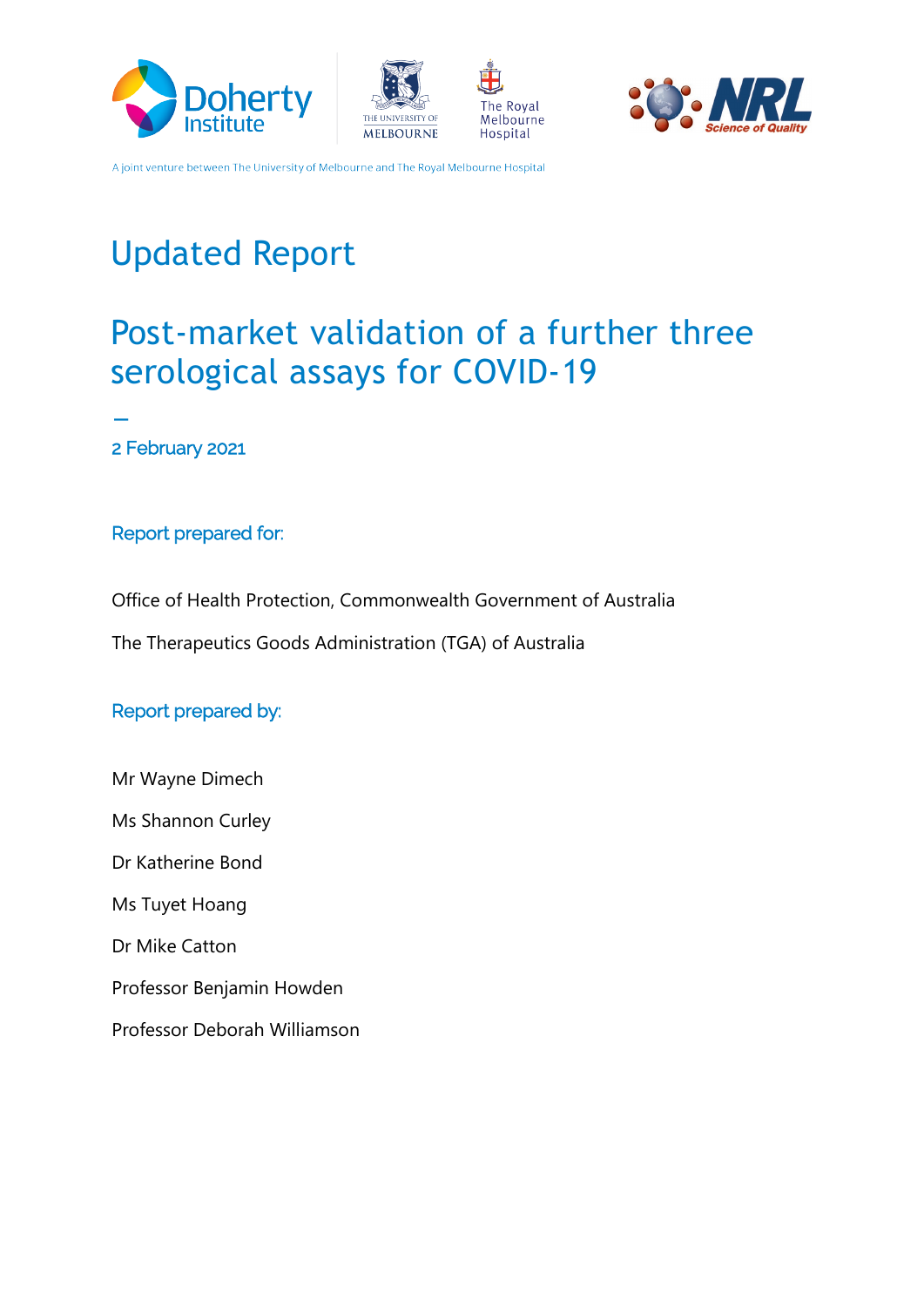







# Post-market validation of a further three serological assays for COVID-19 continued

i.

# **Contents**

| 1.  |     |  |  |  |
|-----|-----|--|--|--|
| 2.  |     |  |  |  |
| 2.1 |     |  |  |  |
|     | 2.2 |  |  |  |
| 2.3 |     |  |  |  |
| 2.4 |     |  |  |  |
| 2.5 |     |  |  |  |
| 3.  |     |  |  |  |
| 3.1 |     |  |  |  |
|     | 3.2 |  |  |  |
|     | 3.4 |  |  |  |
|     | 3.5 |  |  |  |
| 4.  |     |  |  |  |
| 5.  |     |  |  |  |
| 6.  |     |  |  |  |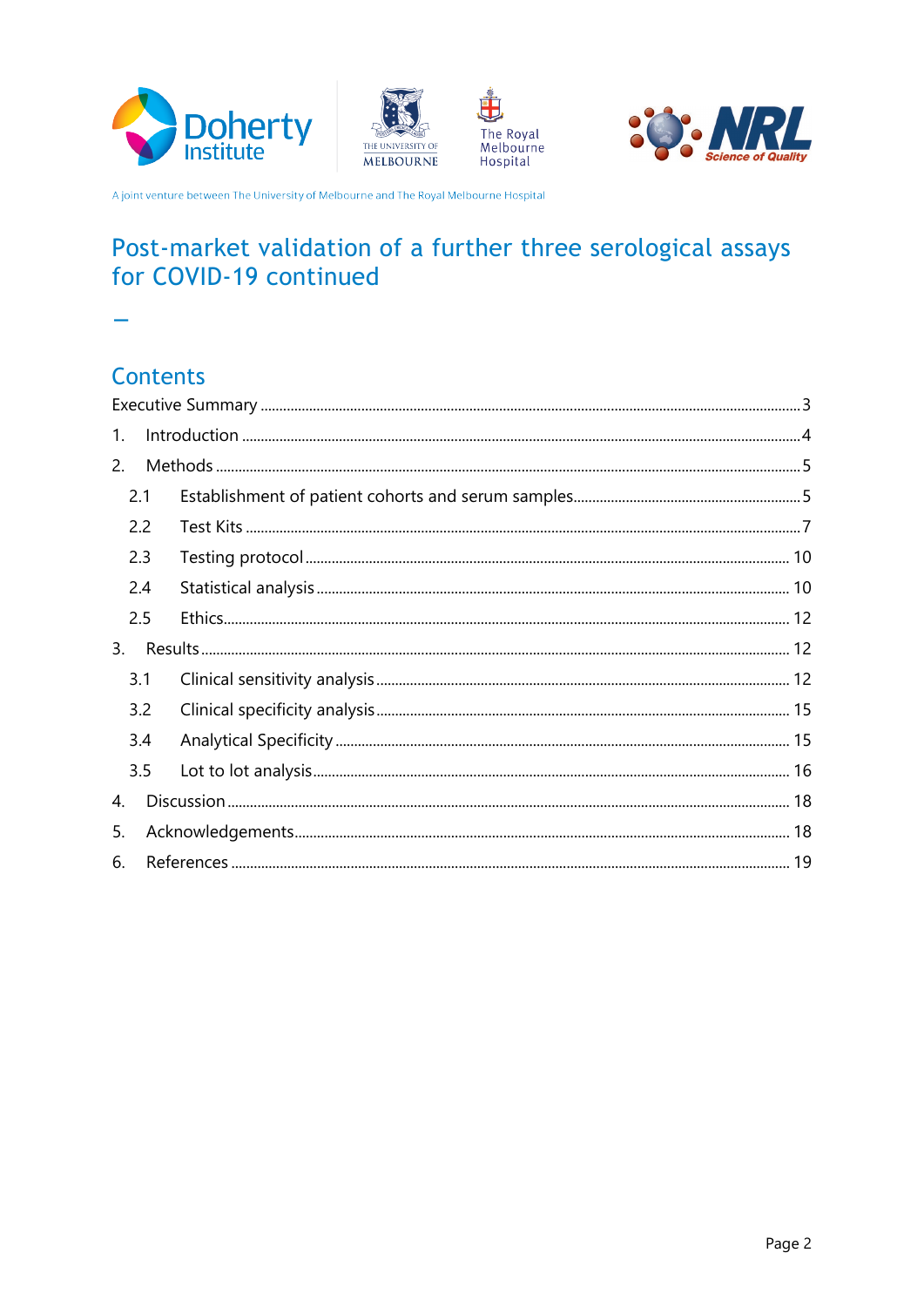







## Post-market validation of a further three serological assays for COVID-19 continued

**\_**

#### <span id="page-2-0"></span>Executive Summary

Here, we present results of post-market validation of a further three serological assays for the detection of SARS-CoV-2. Previous post-market evaluations were undertaken by the Doherty Institute on a cohort of stored serum prior to the COVID-19 outbreak in Australia, and on samples of serum specimens collected from patients with SARS-CoV-2 infection confirmed by molecular testing. Previous reports were issued in April, June, August, September and October 2020. In September 2020, the Doherty Institute established a collaboration with the National Serology Reference Laboratory, Australia (NRL) to undertake future post-market evaluations using a different set of samples. The new panel of specimens have high volume, are well-characterised and will allow for comparison of performance across test kits. The first NRL report was published in January 2021.

It must be noted that the panel of specimens used in this study have some fundamental differences to those used in previous studies. Therefore, the results of the studies cannot be directly compared. The current NRL panel of specimens are plasma rather than serum. All positive specimens used in the current study were obtained from RT-PCR positive patients with the plasma specimens taken at least 14 days after symptom onset. Previous studies included a subset of specimens obtained within 14 days of onset of symptoms.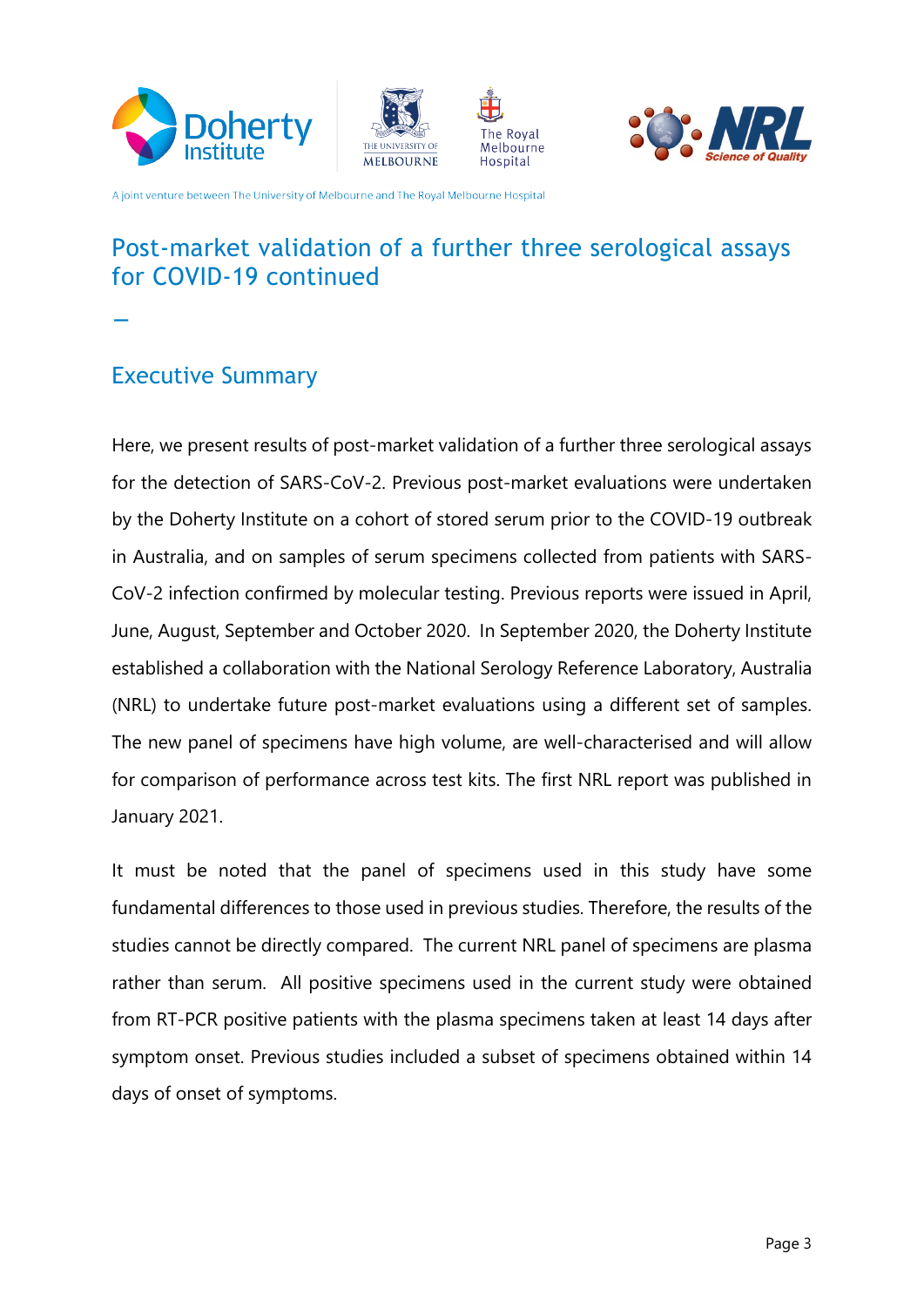







# Post-market validation of a further three serological assays for COVID-19 continued **\_**

Our findings suggest that overall specificity of these three point-of-care tests demonstrate specificity similar to that reported in the manufacturers' claims; however, the sensitivity of the test kits estimated by this study for IgM reactivity was generally lower than that reported by two of the three test kit manufacturers. This could be due to the different set of samples used in this study compared with samples used in the manufacturer's studies.

#### <span id="page-3-0"></span>1. Introduction

This work continues the post-market validation work first reported on 28th April, 2nd June, 10th August, 24th September, 13th October 2020 and 27 January 2021 by the Doherty Institute and the studies conducted by NRL. Following the initial laboratory responses and release of the viral whole genome sequence by Chinese investigators in early January 2020, there was a rapid development of serological assays for COVID-19.<sup>1-3</sup> The first serological tests for COVID-19 were lateral flow immunoassays, also known as serological point-of-care tests (PoCT). The urgent need for diagnostic testing has meant that many test kits have undergone an expedited assessment from the Australian Therapeutic Goods Administration (TGA). As such, post-market validation of COVID-19 diagnostic kits that are listed on the Australian Register of Therapeutic Goods (ARTG) has been undertaken. Here, we present findings from a post-market validation study of a further three serological PoCT (all listed on the ARTG).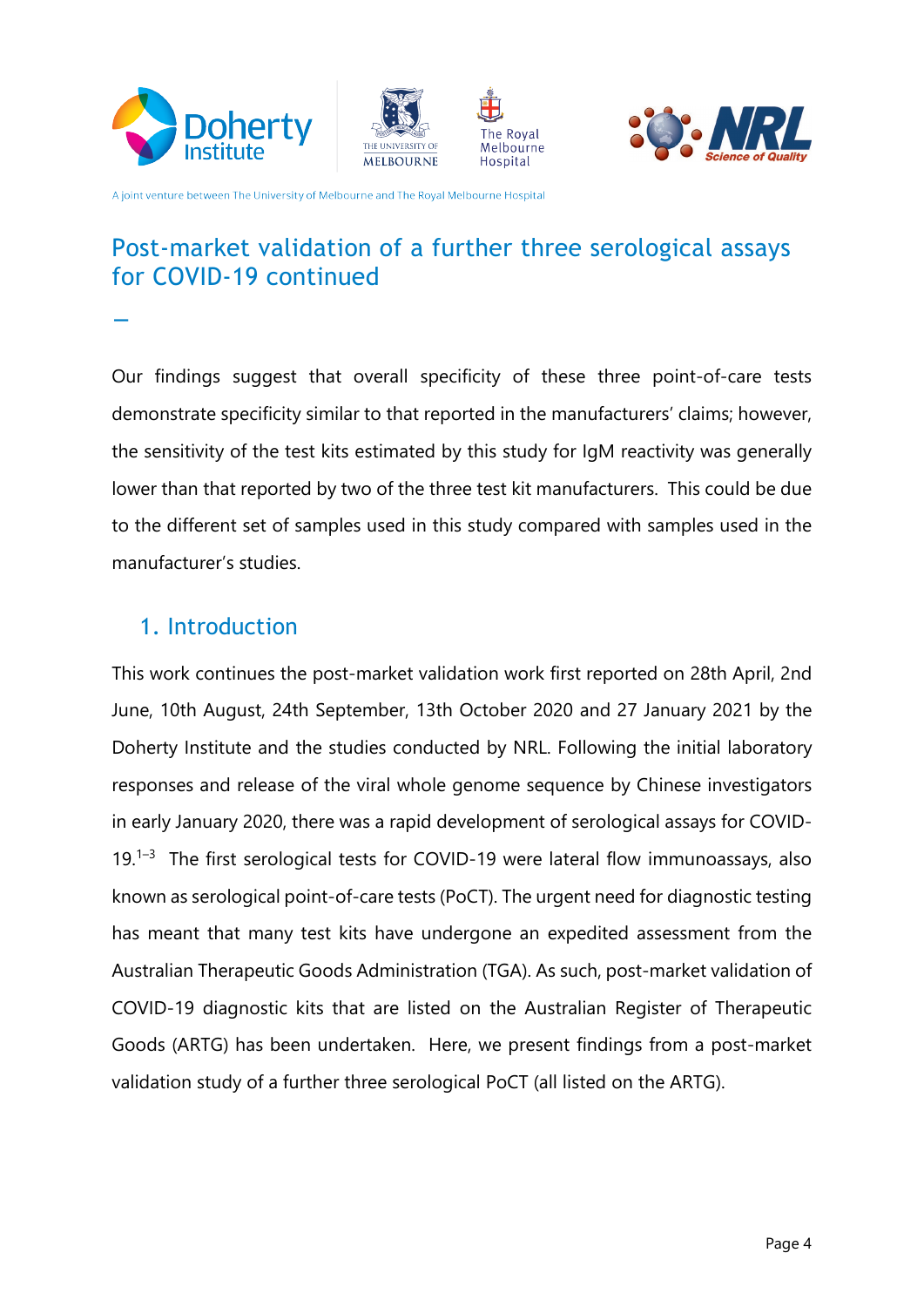







# Post-market validation of a further three serological assays for COVID-19 continued



# <span id="page-4-0"></span>2. Methods

#### <span id="page-4-1"></span>2.1 Establishment of patient cohorts and serum samples

Specimens acquired by NRL have been used in this study and will be used in future post market evaluations. The panels were designed to maximise the value of the number of test kits provided for the evaluation (300 test devices; 150 from each of two test kit lots). COVID-19 serology test kits performance was evaluated for the following performance characteristics:

- Clinical Sensitivity
- Clinical Specificity
- Analytical Specificity
- Lot-to-lot Variation

#### *Clinical sensitivity analysis*

A total of 100 plasma specimens were obtained from 100 unique patients with SARS-CoV-2 detected by RT-PCR from upper and / or lower respiratory tract specimens. The plasma specimens were collected no less than 14 days post infection. This time-period allows for the development of an immune response. Detectable SARS-CoV-2 IgG was confirmed in each sample using a chemiluminescent immunoassay. Positive specimens were categorised into time-periods from onset of symptoms (Table 1).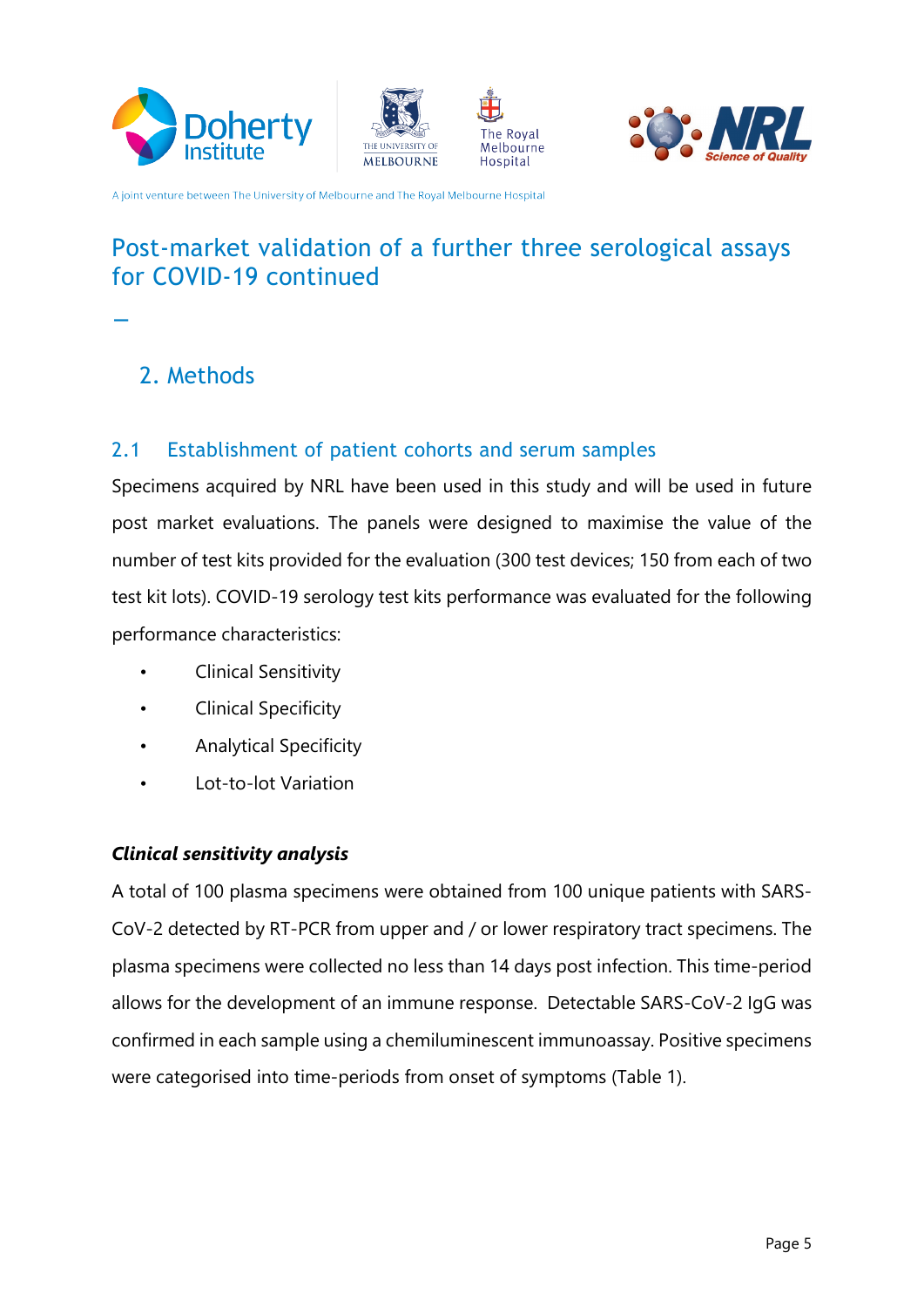







## Post-market validation of a further three serological assays for COVID-19 continued

**\_**

**Table 1.** Number of SARS-CoV-2 positive specimens, collected at different time points after onset of symptoms, included in the post market evaluation study.

| Period between onset of<br>symptoms and plasma<br>collection | Week 3<br>$(15-21$ days) | Week 4<br>$(22-28 \text{ days})$ | Week 5<br>(29-35 days) | Week 6<br>$(36 - 42 \text{ days})$ |
|--------------------------------------------------------------|--------------------------|----------------------------------|------------------------|------------------------------------|
| Number of specimens                                          |                          | 25                               | 49                     | 18                                 |

#### *Clinical specificity analysis*

A total of 100 plasma specimens collected from 100 unique blood donations made prior to November 2019 were used to determine the clinical specificity of the assays.

#### *Analytical specificity analysis*

**Cross-reacting specimens** – A total of 25 specimens from individuals that have confirmed past or recent infection with other organisms that may cause crossreactivity were tested to determine false reactivity. This panel comprised of samples obtained from individuals with evidence of infection with malaria (n=5); Influenza A, Influenza B and CMV IgM positive (n=3 each); acute parvovirus B19 and EBV (n=2 each) and single samples from individuals with acute infections with mycoplasma, parainfluenza, *C. psittaci*, Toxoplasma, rubella and Hepatitis A and B.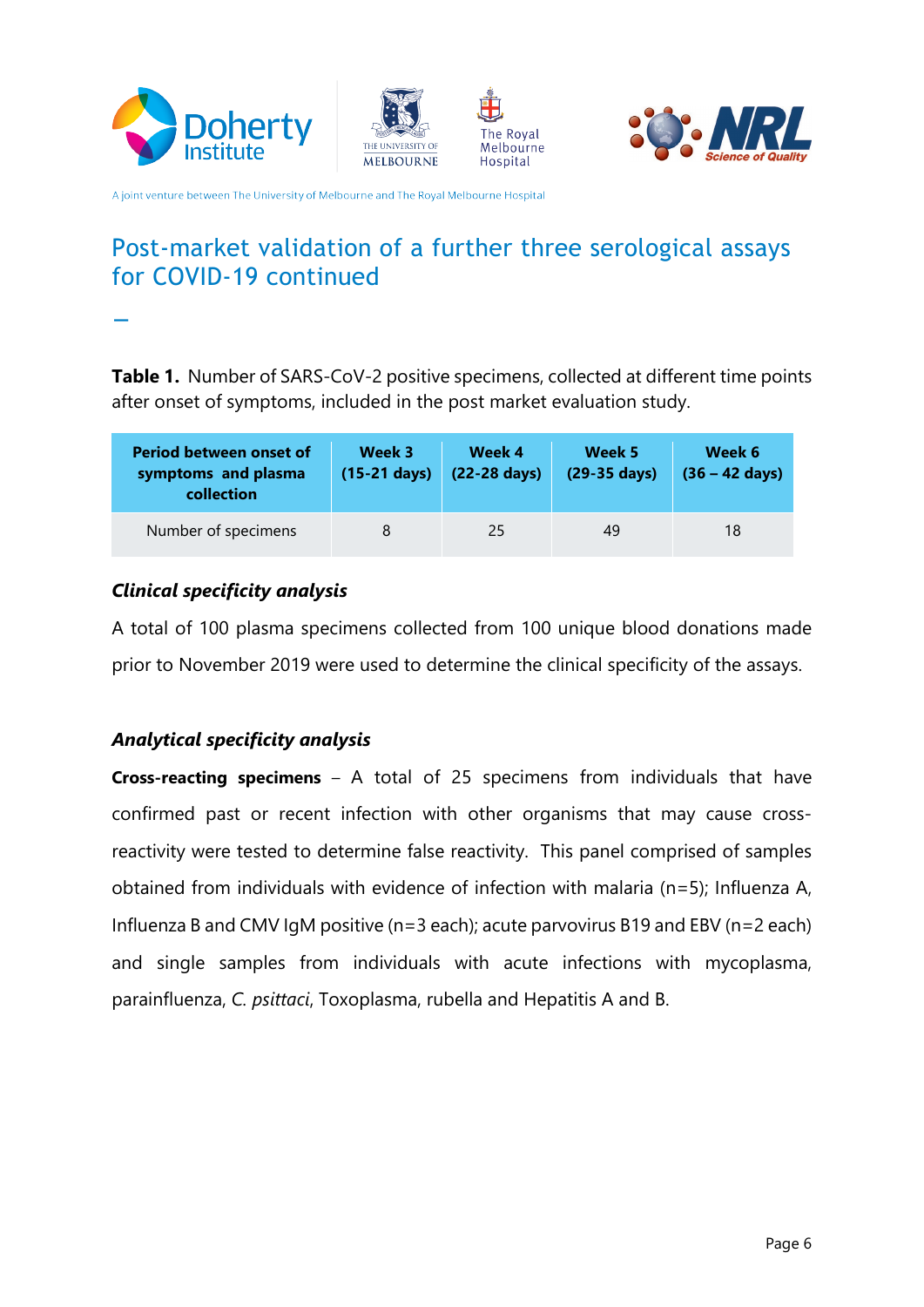







# Post-market validation of a further three serological assays for COVID-19 continued **\_**

*Lot-to-lot variation*

Two specimens in the clinical sensitivity panel were used to create a doubling-dilution series in negative plasma. The same serial dilutions were tested in both reagent lots to identify lot-to-lot variation.

#### <span id="page-6-0"></span>2.2 Test Kits

A total of three serology PoCTs were included in the current study: Nantong Egens COVID-19 IgM/IgG Rapid Test Kit (Egens), Healgen COVID-19 IgG/IgM Rapid Test Cassette (Healgen), and Newscen COVID-19 IgG/IgM Rapid Test Cassette (Newscen). The test kits were stored in a temperature and humidity-controlled environment. All testing was performed according to the manufacturer's instructions for use (IFU). The same panel of specimens were tested on each test kit.

All test kits assessed in this study are lateral flow serological assay. Common features are that:

- i. they are single use immunochromatographic lateral flow tests, for the detection of IgM and/or IgG in serum, plasma or whole blood
- ii. the specific SARS-CoV-2 recombinant antigen(s) incorporated into the assay are not described in the IFU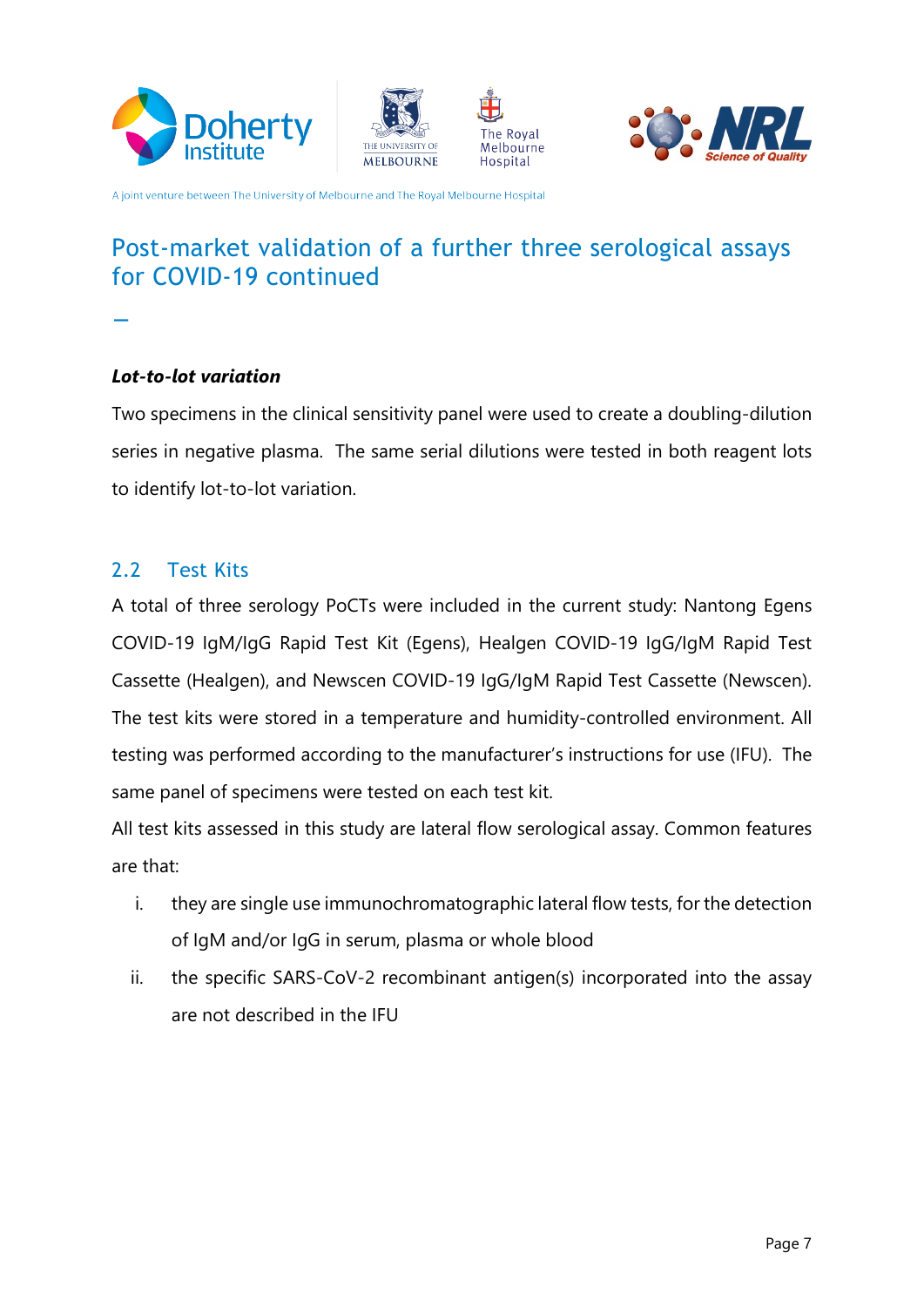







# Post-market validation of a further three serological assays for COVID-19 continued **\_**

- iii. IFUs indicate that test results should not be used as the sole basis for clinical management decisions, requiring interpretation alongside clinical features and other diagnostic (molecular) assays.
- **Table 2.** Test kits, manufacturer and reagent lot numbers tested in post market study.

| <b>Test Kit</b> | <b>Manufacturer</b>                      | <b>Batch Numbers #</b> |
|-----------------|------------------------------------------|------------------------|
|                 | Nantong Egens Biotechnology Co Ltd       | 20200606               |
| Egens           | Lavinia Medical Pty Ltd                  | 20200402               |
| Healgen         | Healgen Scientific Ltd                   | 2004173                |
|                 | Southwind International Pty Ltd          | 2004159                |
| Newscen         | Newscen Coast Bio-pharmaceutical Co. Ltd | Y07G2002               |
|                 | Kissun Pharmaceuticals Pty Ltd           | Y07G2003               |

Immunochromatographic assays involve the detection of anti-SARS-CoV-2 IgM or IgG antibodies through binding to immobilised recombinant antigen attached to colloidal gold, followed by detection of the conjugates by an anti-human IgM or IgG antibody. A control line is also incorporated, which measures adequacy of fluid flow along the test strip. In general, with respect to the generation of reported performance characteristics limited information was supplied in the manufacturer IFU's regarding: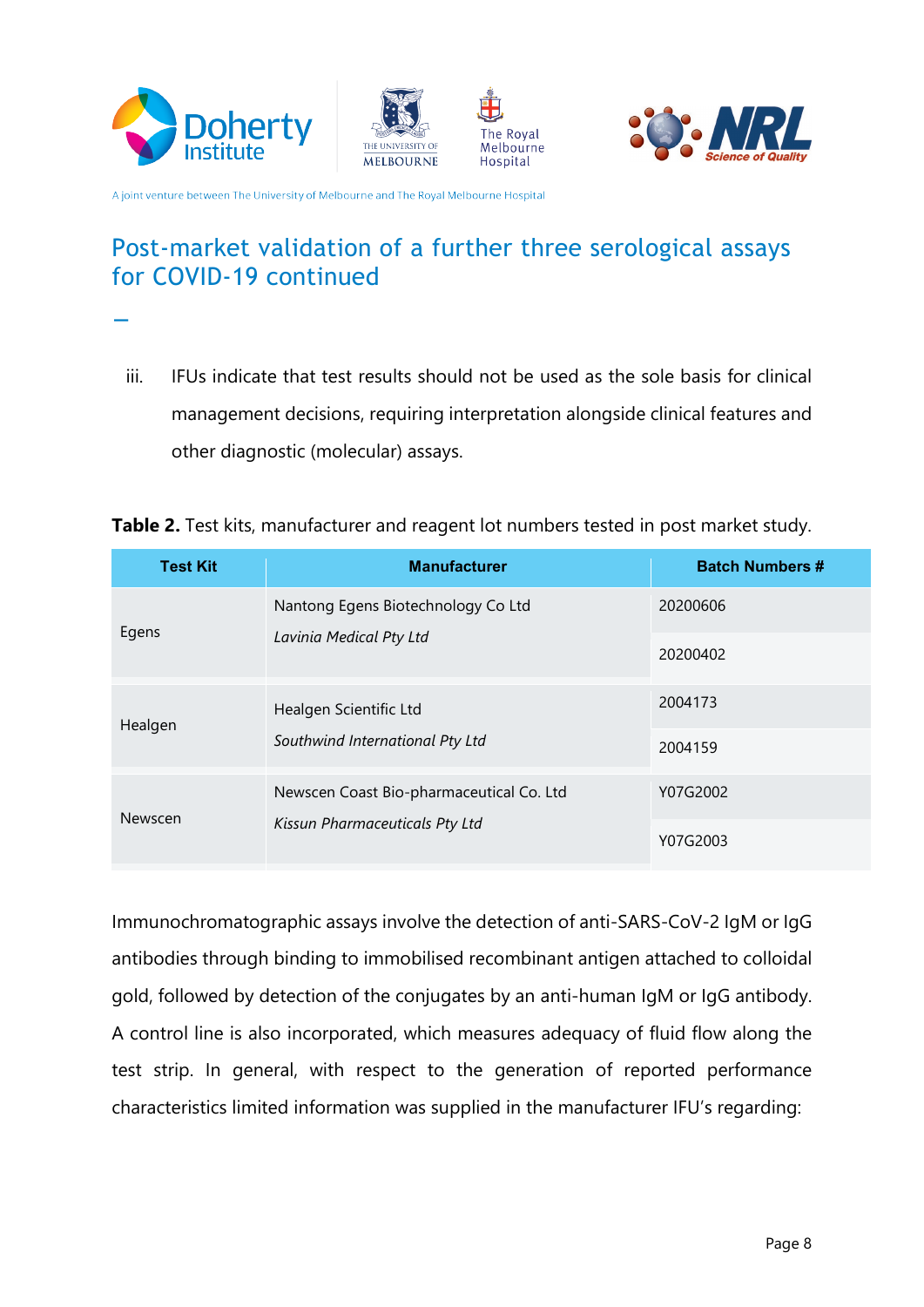







# Post-market validation of a further three serological assays for COVID-19 continued **\_**

- i. where validation samples were sourced from;
- ii. whether plasma, serum, whole blood or a combination of these were used for validation;
- iii. what proportion of patients included were confirmed by a result from RT-PCR.

The performance claims specified in the manufacturers' instructions for use are detailed in Table 3.

**Table 3:** Reported performance characteristics of included serological assays according to manufacturer's instructions for use.

| <b>Assay</b> | <b>Sensitivity</b>                                                                                                      | <b>Specificity</b>                                                                                                  |
|--------------|-------------------------------------------------------------------------------------------------------------------------|---------------------------------------------------------------------------------------------------------------------|
| Egens        | $IgM = 61.2\% [47.3 - 73.6]$<br>$lgG = 83.7\%$ [71.0 - 91.5]<br>$lgG$ or $lgM = Not$ stated<br>$(n=49)^*$               | $IqM = 100\%$ [93.8 - 100]<br>$\lg G = 100\%$ [93.8 - 100]<br>IgG or IgM = Not stated<br>$(n=58)$                   |
| Healgen      | $IqM = 64.0\%$ [58.1 - 69.5]<br>$\lg G$ = 93.4% $[89.8 - 95.9]$<br>$lgG$ or $lgM = 93.8\%$ [90.1 – 96.2]<br>$(n = 289)$ | $IqM = 99.0\%$ [97.8 – 99.6]<br>$\lg G$ = 99.0% [97.8 – 99.6]<br>$lgG$ or $lgM = 98.5$ [97.1 - 99.3]<br>$(n = 584)$ |
| Newscen      | $IqM = 72.0\% [65.6 - 77.9]$<br>$lgG = 90.4\% [85.7 - 93.9]$<br>IgM or IgG =95.8% [93.5 - 98.7]<br>$(n=218)$            | $IgM = 100\%$ [99.1 - 100]<br>$lgG = 99.3\% [97.9 - 99.9]$<br>IgM or IgG =99.3% [97.9 - 99.9]<br>$(n=419)$          |

\* Samples collected >14 days post infection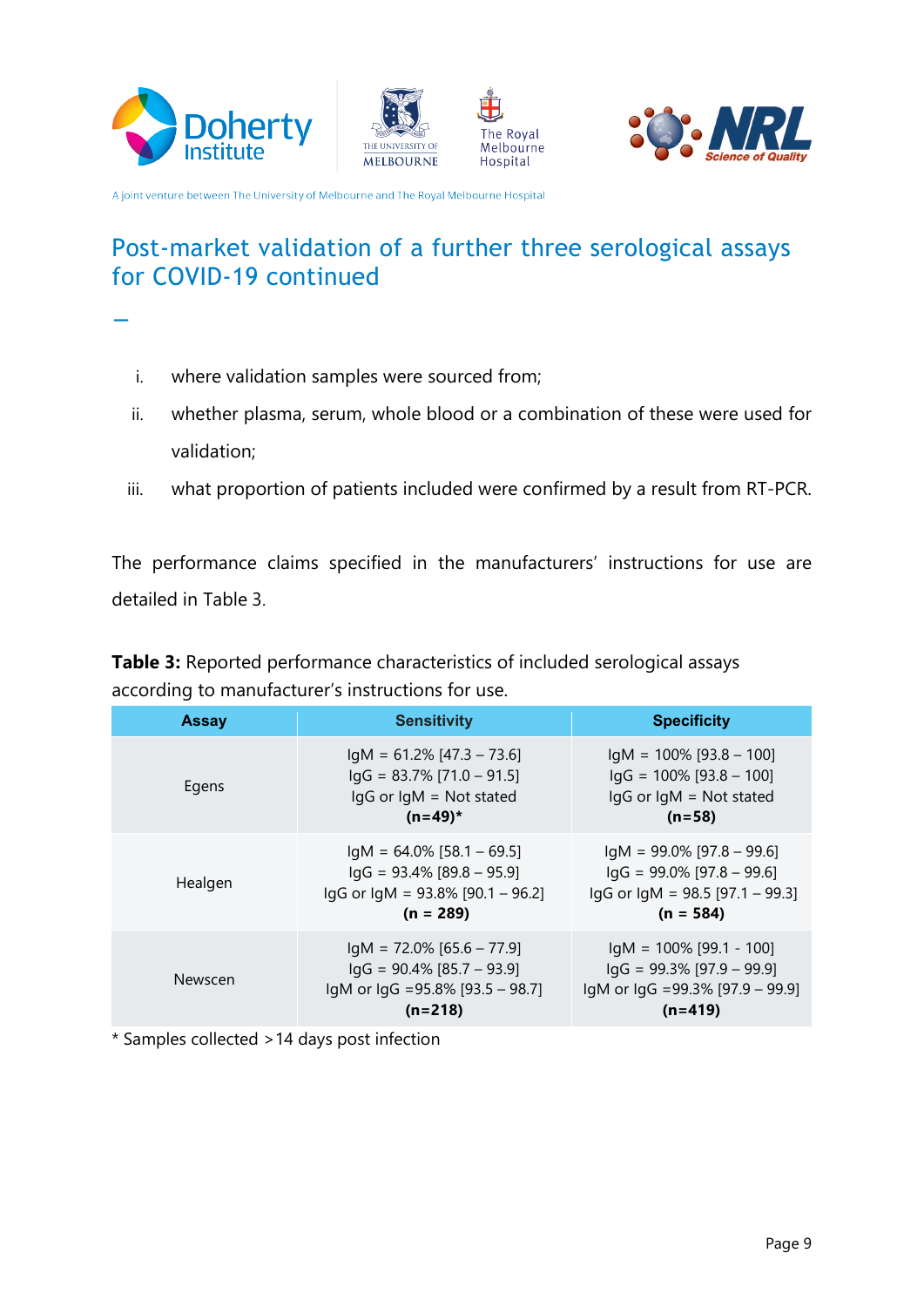







# Post-market validation of a further three serological assays for COVID-19 continued **\_**

<span id="page-9-0"></span>2.3 Testing protocol

Testing of the lateral flow assays was performed at NRL by three laboratory technicians, all of whom have undergone previous training in the use of lateral flow assays. Testing was performed exactly as per the IFU. For all testing, lateral flow test strips were each read by two different technicians. A third read by a third technician was undertaken if the first two reads were discordant, with the third read taken as the final result. Reading by all three scorers were made within the time-frame specified by the manufacturer.

Any specimen with an invalid test result was repeated on the same lot number, if sufficient test devices were available. If the subsequent test reported a valid result, that result was used as the final result. If the specimen was repeatedly invalid that specimen was removed from analysis, but the total number of invalid and discordant results were noted.

#### <span id="page-9-1"></span>2.4 Statistical analysis

**Clinical sensitivity and specificity** – In this study, sensitivity was defined as the reactivity of the assay (IgG only, IgM only and IgG and/or IgM) when testing plasma specimens, taken at least 14 days post onset of symptoms, from patients with SARS-CoV-2 detected by RT-PCR from upper and / or lower respiratory tract specimens. Specificity is defined as the non-reactivity of the assay when testing specimens that do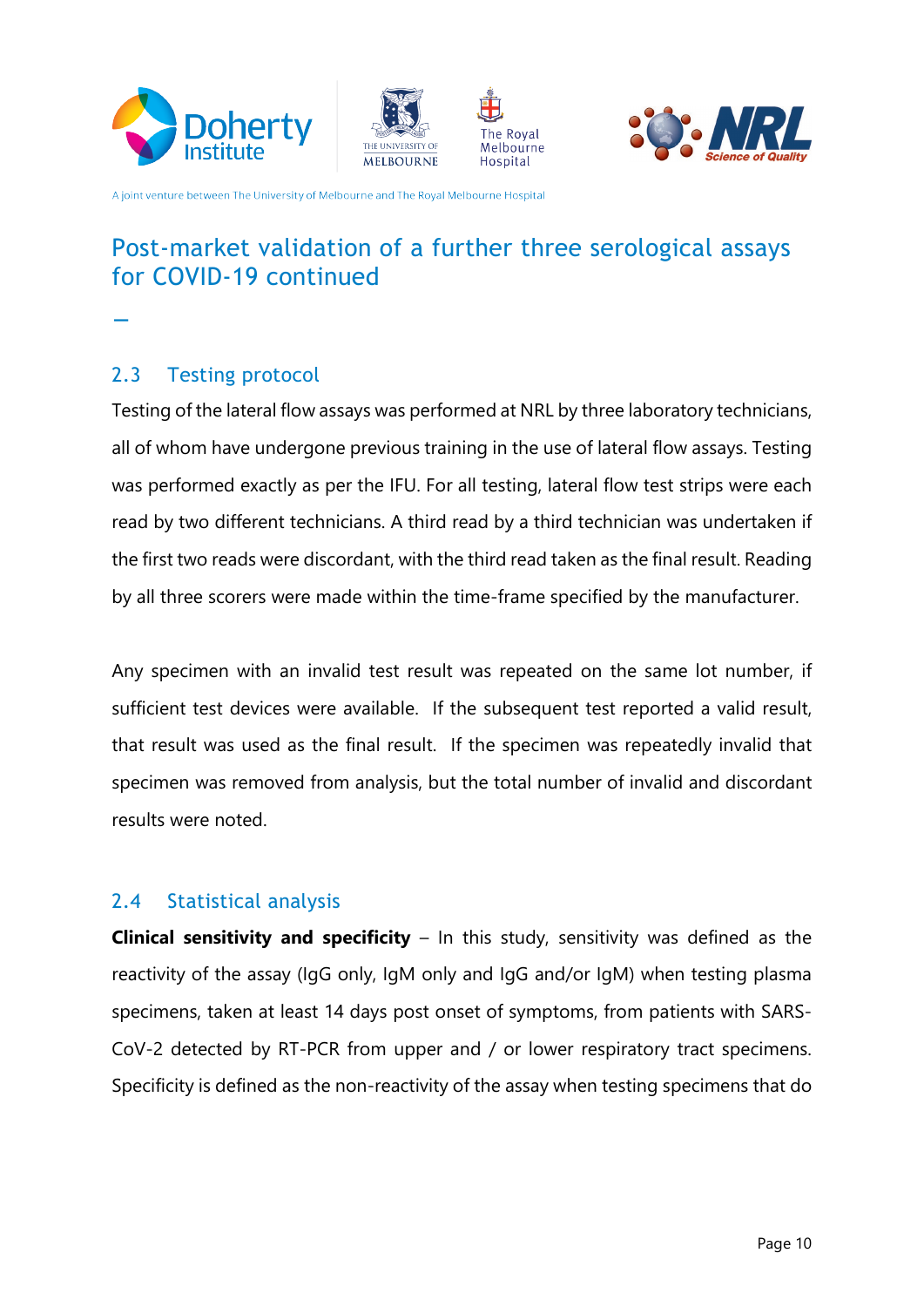







# Post-market validation of a further three serological assays for COVID-19 continued **\_**

not contain the analyte (reference results negative). Table 4 details the cross-tab analysis for sensitivity and specificity.

|  | Table 4. Cross-tab analysis of clinical sensitivity and specificity. |  |  |
|--|----------------------------------------------------------------------|--|--|
|--|----------------------------------------------------------------------|--|--|

|                                             | <b>Reference testing results</b> |                                                 |                                                                    |           |  |  |
|---------------------------------------------|----------------------------------|-------------------------------------------------|--------------------------------------------------------------------|-----------|--|--|
|                                             |                                  | Specimens from<br>COVID infected<br>individuals | Specimens from<br>individuals not<br>infected with<br><b>COVID</b> | Total     |  |  |
| <b>Results of assay</b><br>under evaluation | Reactive                         | a<br>(true positives)                           | b<br>(false positives)                                             | $a + b$   |  |  |
|                                             | Non-reactive                     | C<br>(false negatives)                          | d<br>(true negatives)                                              | $c + d$   |  |  |
|                                             | Total                            | $a + c$                                         | $b + d$                                                            | $a+b+c+d$ |  |  |

**Sensitivity** = 
$$
\frac{a}{a+c}
$$
 **Specificity** =  $\frac{d}{b+d}$ 

The exact 95% confidence intervals for binomial proportions are calculated for both sensitivity and specificity.

**Lot-to-lot variation** – The highest dilution having a reactive test result on Lot 1 was compared with the highest dilution having a reactive test results on Lot 2.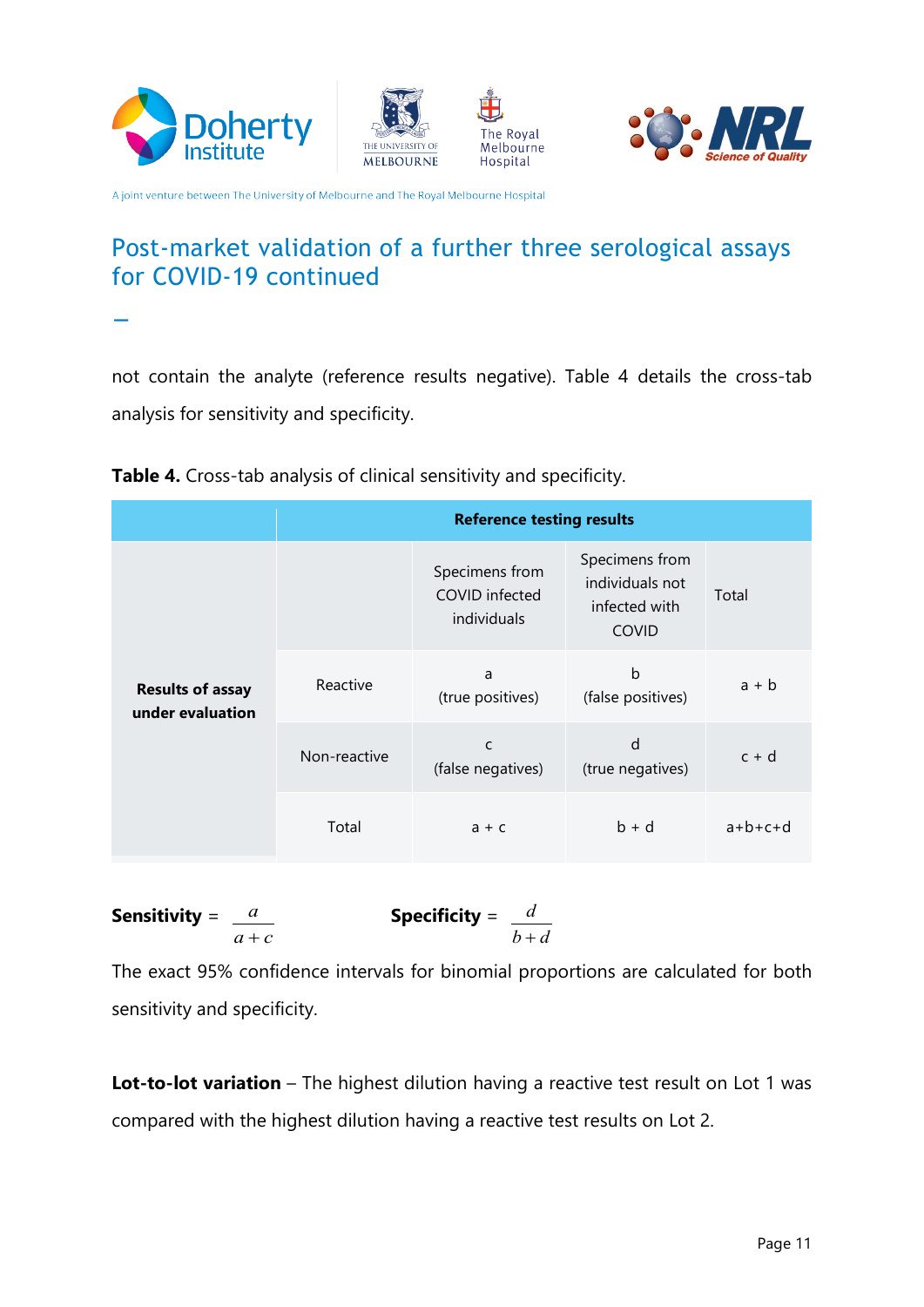







# Post-market validation of a further three serological assays for COVID-19 continued **\_**

#### <span id="page-11-0"></span>2.5 Ethics

The specimens used in this study were provided to NRL by third-party organisations, including national blood transfusion services. Some specimens with potentially crossreacting and interfering substances were obtained from commercial organisations. All specimens were collected from individuals with informed consent under various ethics approvals.

#### <span id="page-11-1"></span>3. Results

#### <span id="page-11-2"></span>3.1 Clinical sensitivity analysis

The clinical sensitivity of the anti-SARS-CoV test kits was assessed by comparing the reactivity of the IgG and IgM line against the clinical status of the individual. The results of IgG, IgM and combined IgG and/or IgM sensitivity, post symptom onset is presented in Table 5. There were some differences in the sensitivity and/or specificity reported in this study compared with those reported in the manufacturers' IFU. The sensitivity of IgM reactivity was low compared to claims stated in the IFU for Egens (51.5%) and Newscen (57.6%) but higher than the IFU for Healgen (80.9%). The reported IgG reactivity on positive specimens range from 87.9% for Newscen to 98.9% for Healgen. Sensitivity determined by IgG and/or IgM was higher than each individual antibody class.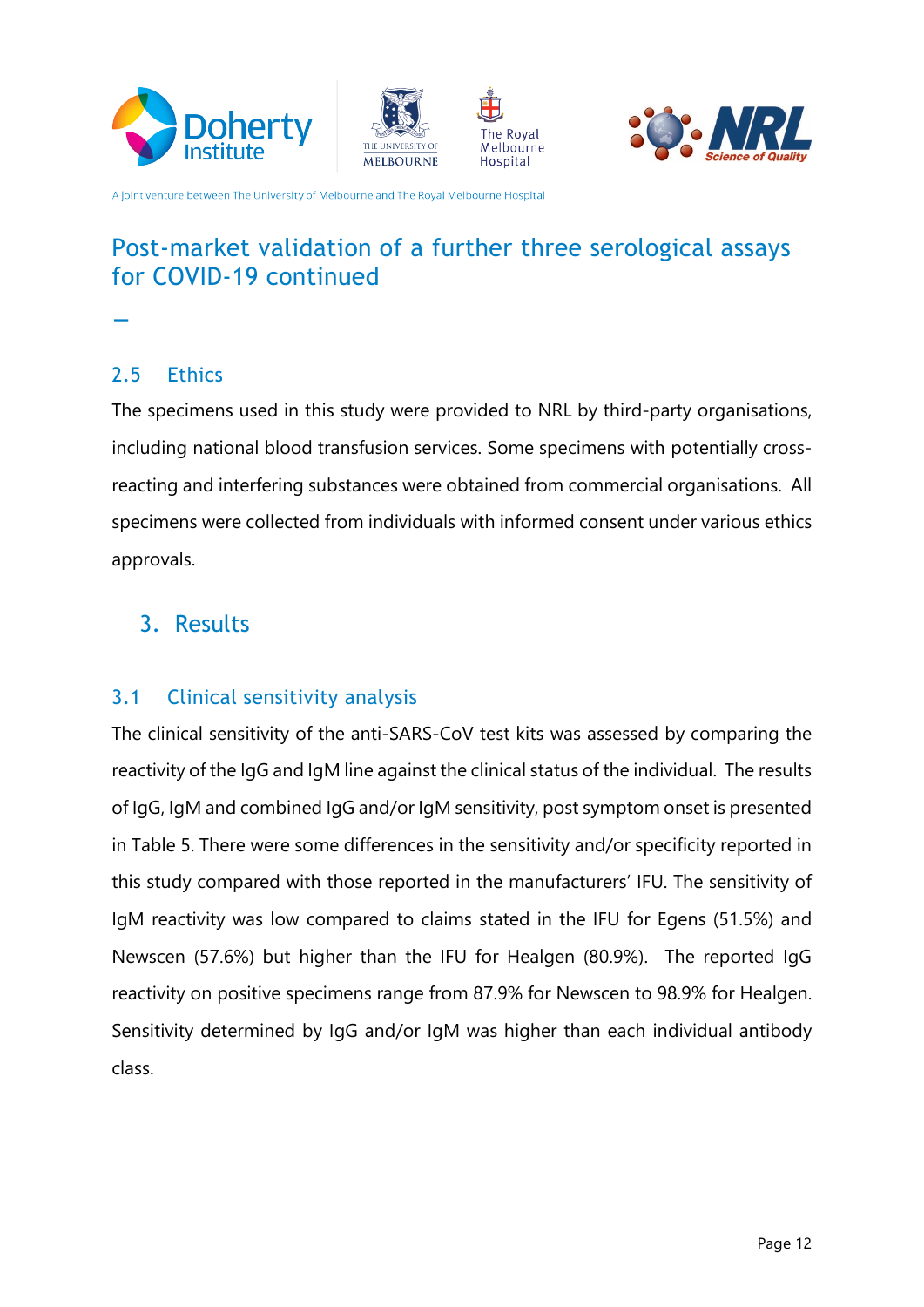







# Post-market validation of a further three serological assays for COVID-19 continued **\_**

**Table 5:** Comparative performance of serological assays, regardless of day of specimen collection post-symptom onset, for SARS-Cov-2 IgG only, IgM only, and IgG and/or IgM detection**.**

| <b>Performance Characteristic</b> | <b>Sensitivity</b>   | <b>Specificity</b>   |  |
|-----------------------------------|----------------------|----------------------|--|
| <b>Test Assay</b>                 | (%) [95% CI]         | (%) [95% CI]         |  |
| <b>Egens IgM</b>                  | $51.5$ [41.3 - 61.6] | $95.0$ [88.2 - 98.1] |  |
| <b>Egens IgG</b>                  | $94.9$ [88.1 - 98.1] | $92.0$ [84.4 - 96.2] |  |
| Egens IgM or IgG                  | $97.0$ [90.8 - 99.2] | $91.0$ [83.2 - 95.5] |  |
| <b>Healgen IgM</b>                | $80.9$ [71.2 - 88.0] | $91.0$ [83.2 - 95.5] |  |
| <b>Healgen IgG</b>                | $98.9$ [93.4 - 99.9] | 97.0 [90.8 - 99.2]   |  |
| Healgen IgM or IgG                | 100 [95.1 - 99.9]    | $91.0$ [83.2 - 95.5] |  |
| <b>Newscen IgM</b>                | 57.6 $[47.2 - 67.3]$ | $97.0$ [90.8 - 99.2] |  |
| <b>Newscen IgG</b>                | $87.9$ [79.4 - 93.3] | $98.0$ [92.3 - 99.7] |  |
| Newscen IgM or IgG                | $90.9$ [83.0 - 95.5] | $96.0 [89.5 - 98.7]$ |  |

A detailed analysis of sensitivity of IgM only, IgG only and IgG and/or IgG reactivity on positive samples categorised by period of time post onset of symptoms is presented in Tables 6 – 8 below.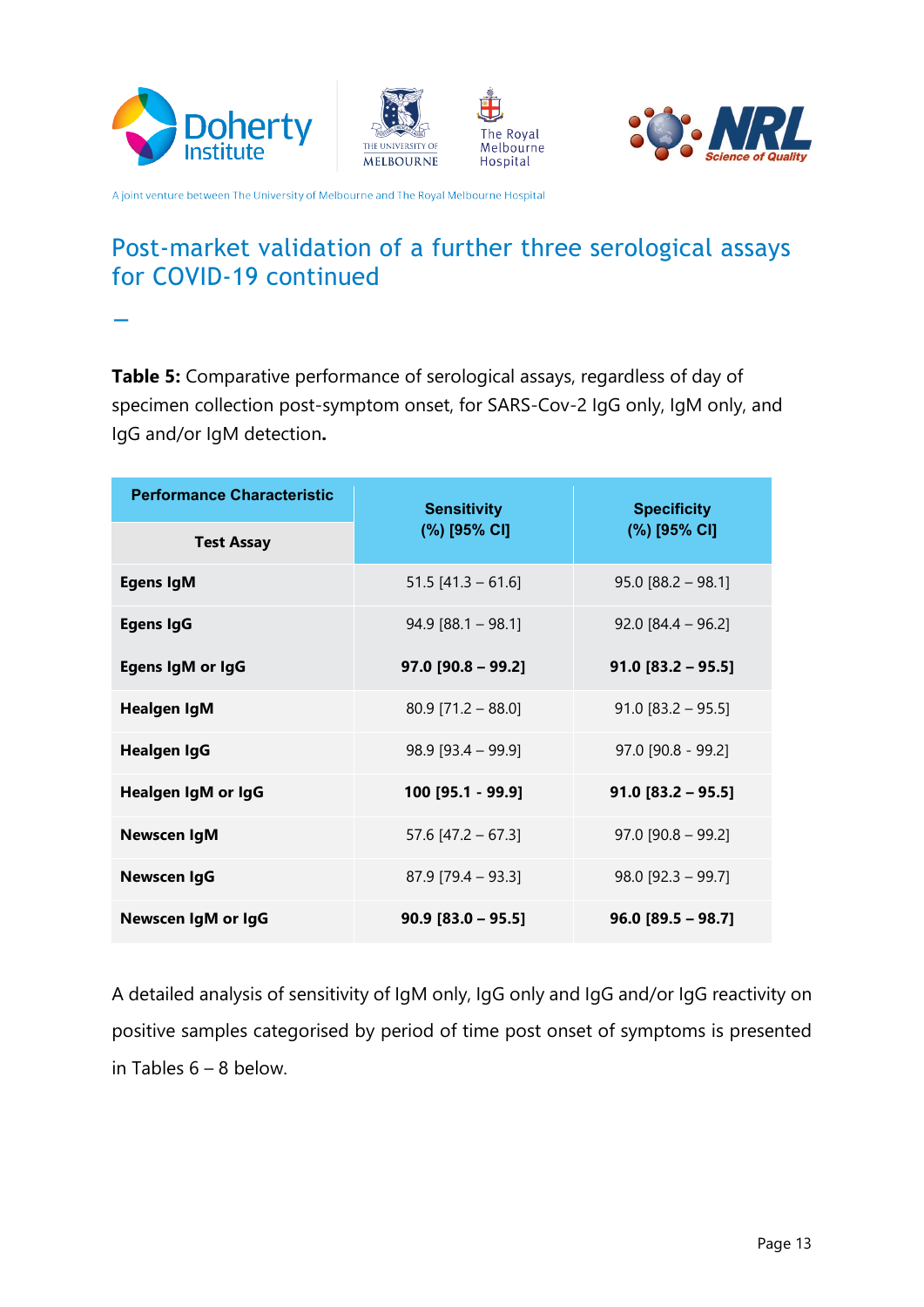







#### Post-market validation of a further three serological assays for COVID-19 continued

**\_**

**Table 6:** Comparison of the Egens IgM/IgG Antibody to Coronavirus (SARS-CoV-2) reactivity with 100 patients with confirmed COVID-19 infection, stratified by days post-symptom onset.

| Days post-    | <b>Samples</b> | IgM detected                     | <b>IgG</b> detected           | IgM or IgG                   |
|---------------|----------------|----------------------------------|-------------------------------|------------------------------|
| symptom onset | (n)            | (%) [95% CI]                     | (%) [95% CI]                  | (%) [95% CI]                 |
| $15 - 21$     | 8              | 2<br>25.0% [4.5 - 64.4]          | 87.5% [46.7 - 99.3]           | 87.5% [46.7 - 99.3]          |
| $22 - 28$     | 25             | 13<br>$52.0\%$ [31.8 - 71.7]     | 22<br>88.0% [67.7 - 96.8]     | 23<br>92.0% [72.5 - 98.6]    |
| 29-35         | 49             | 22<br>$45.8\%$ [31.6 - 60.7]     | 47<br>$97.9\%$ [87.5 - 99.9]  | 48<br>100.0% [90.8 - 99.8]   |
| $36-42$       | 18             | 14<br>$77.8\%$ [ $51.9 - 92.6$ ] | 18<br>100.0% [78.1 - 99.5]    | 18<br>100.0% [78.1 - 99.5]   |
| <b>Total</b>  | 100            | 51<br>$51.5\%$ [ 41.3 - 61.6]    | 94<br>$94.9\%$ [ 88.1 – 98.1] | 96<br>$97.0\%$ [90.8 – 99.2] |

**Table 7:** Comparison of the Healgen IgM/IgG Antibody to Coronavirus (SARS-CoV-2) reactivity with 100 patients with confirmed COVID-19 infection, stratified by days post-symptom onset.

| Days post-<br>symptom onset | <b>Samples</b><br>(n) | <b>IgM</b> detected<br>(%) [95% CI] | IgG detected<br>(%) [95% CI] | IgM or IgG<br>(%) [95% CI]   |
|-----------------------------|-----------------------|-------------------------------------|------------------------------|------------------------------|
| $15 - 21$                   | 8                     | $37.5\%$ [10.2 - 74.1]              | 87.5% [46.7 - 99.3]          | 8<br>100.0% [59.8 - 98.8]    |
| $22 - 28$                   | 25                    | 21<br>$84.0\%$ [63.1 - 94.7]        | 25<br>100.0% [83.4 - 99.6]   | 25<br>100.0% [83.4 - 99.6]   |
| 29-35                       | 49                    | 37<br>$84.1\%$ [69.3 - 92.8]        | 44<br>100% [90.0 - 99.8]     | 44<br>100% [90.0 - 99.8]     |
| 36-42                       | 18                    | 15<br>$88.2\%$ [62.3 – 97.9]        | 17<br>100% [77.1 - 99.5]     | 17<br>100% [77.1 - 99.5]     |
| <b>Total</b>                | 100                   | 76<br>80.9% [71.2 - 88.0]           | 93<br>$98.9\%$ [93.4 - 99.9] | 94<br>$100\%$ [ 95.1 - 99.9] |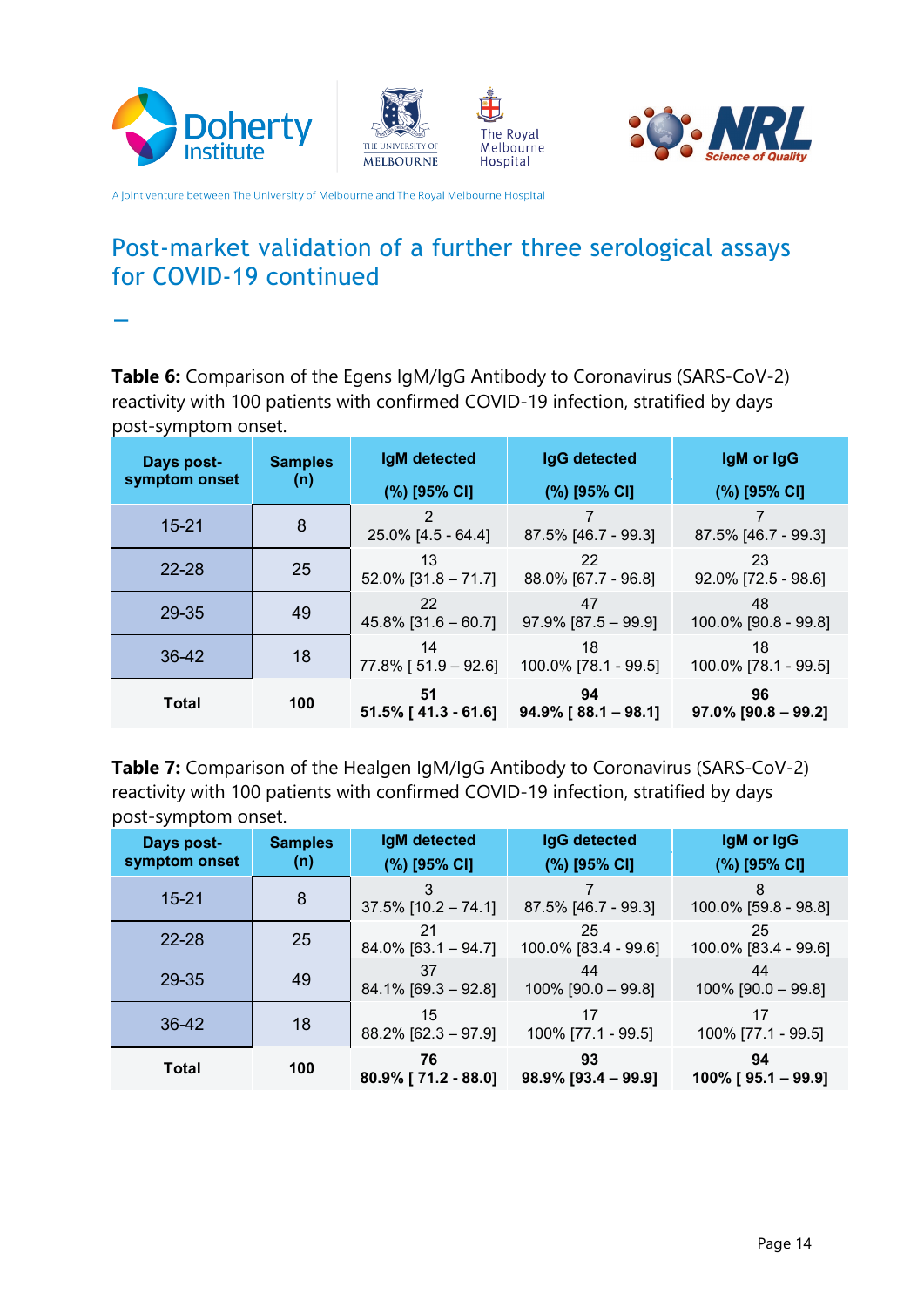







# Post-market validation of a further three serological assays for COVID-19 continued **\_**

**Table 8:** Comparison of the Newscen IgM/IgG Antibody to Coronavirus (SARS-CoV-2) reactivity with 100 patients with confirmed COVID-19 infection, stratified by days post-symptom onset.

| Days post-<br>symptom onset | <b>Samples</b><br>(n) | IgM detected<br>(%) [95% CI]  | IgG detected<br>(%) [95% CI]  | IgM or IgG<br>(%) [95% CI]       |
|-----------------------------|-----------------------|-------------------------------|-------------------------------|----------------------------------|
| $15 - 21$                   | 8                     | 3<br>$37.5\%$ [10.2 - 74.1]   | 6<br>75.0% [35.6 - 95.5]      | 87.5% [46.7 - 99.3]              |
| $22 - 28$                   | 25                    | 16<br>64.0% [ $42.6 - 81.3$ ] | 23<br>92.0% [72.5 - 98.6]     | 23<br>92.0% [72.5 - 98.6]        |
| 29-35                       | 49                    | 27<br>$55.1\%$ [40.3 - 69.1]  | 42<br>$85.7\%$ [ 72.1 - 93.6] | 43<br>$87.8\%$ [ $74.5 - 94.9$ ] |
| 36-42                       | 18                    | 11<br>64.7% [36.6 - 84.7]     | 16<br>$94.1\%$ [69.2 - 99.7]  | 17<br>$100\%$ [77.1 – 99.5]      |
| <b>Total</b>                | 100                   | 57<br>57.6% [47.2- 67.3]      | 87<br>$87.9\%$ [79.4 - 93.3]  | 90<br>$90.9\%$ [83.0 - 95.5]     |

#### <span id="page-14-0"></span>3.2 Clinical specificity analysis

The results of the specificity analysis for anti-SARS-Cov-2 test kits is presented in Table 5. All test kits had an estimated specificity of 92.0% or greater for IgG only. Specificity for anti-SARS-CoV-2 IgM ranged from 91.0% to 97.0% (Table 5).

#### <span id="page-14-1"></span>3.4 Analytical Specificity

All three test kits reported false positive results for one or more potentially crossreactive samples. Egens reported a IgG false reactive result for one influenza A and two antinuclear factor positive samples and IgM false positive results for one CMV IgM reactive and four rheumatoid factor positive samples. The Healgen assay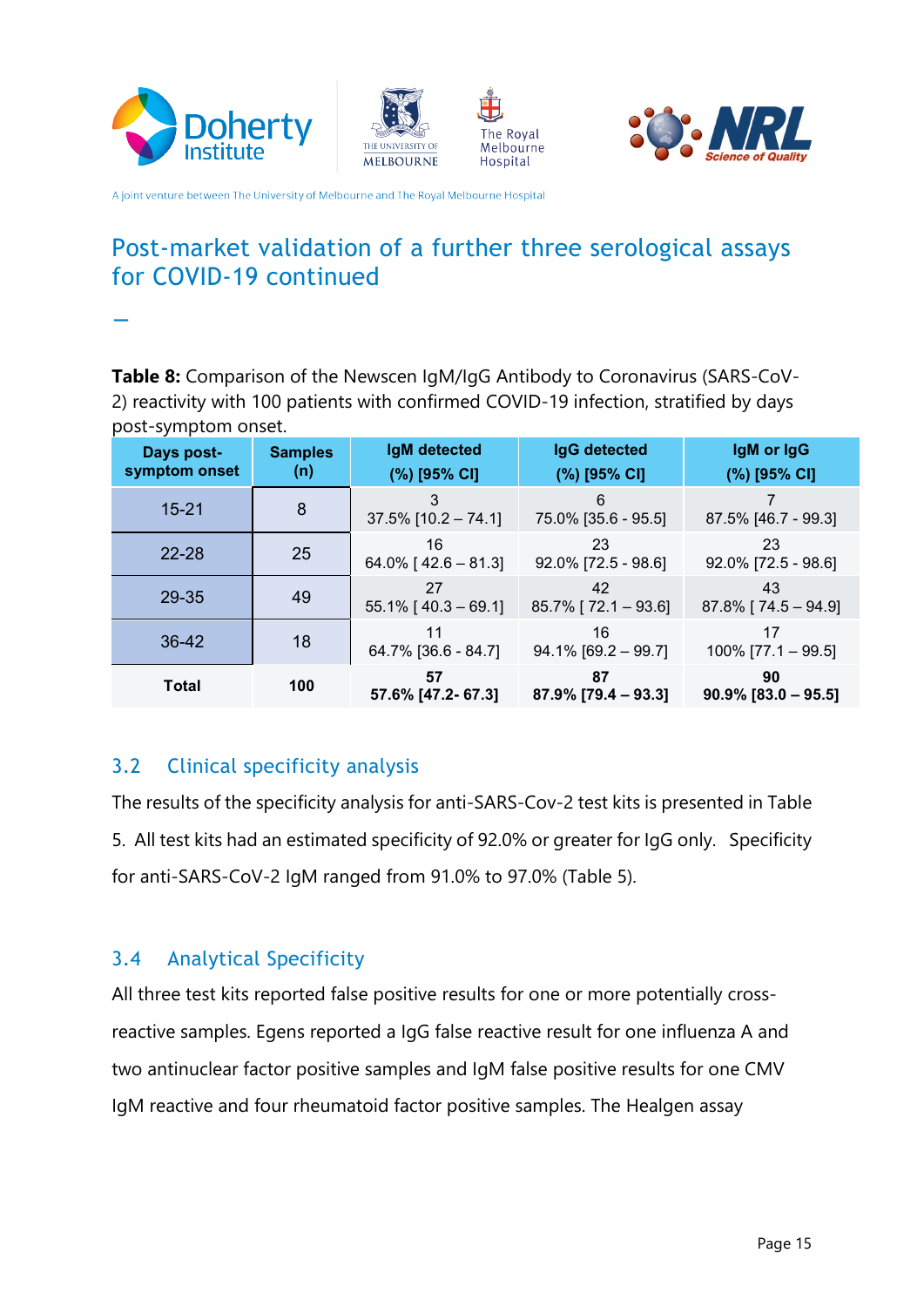







# Post-market validation of a further three serological assays for COVID-19 continued **\_**

reported a false positive IgM for an influenza B positive sample and reported invalid results for two anti-DNA positive samples; an icteric and a lipaemic sample. Newscen reported false positive IgM results for a CMV IgM positive sample and three rheumatoid positive samples, and reported false positive IgG results for two antinuclear factor positive samples.

#### <span id="page-15-0"></span>3.5 Lot to lot analysis

In general, the IgG and IgM results from testing the dilution series in both reagent lots demonstrated equivalent reactivity (Table 11).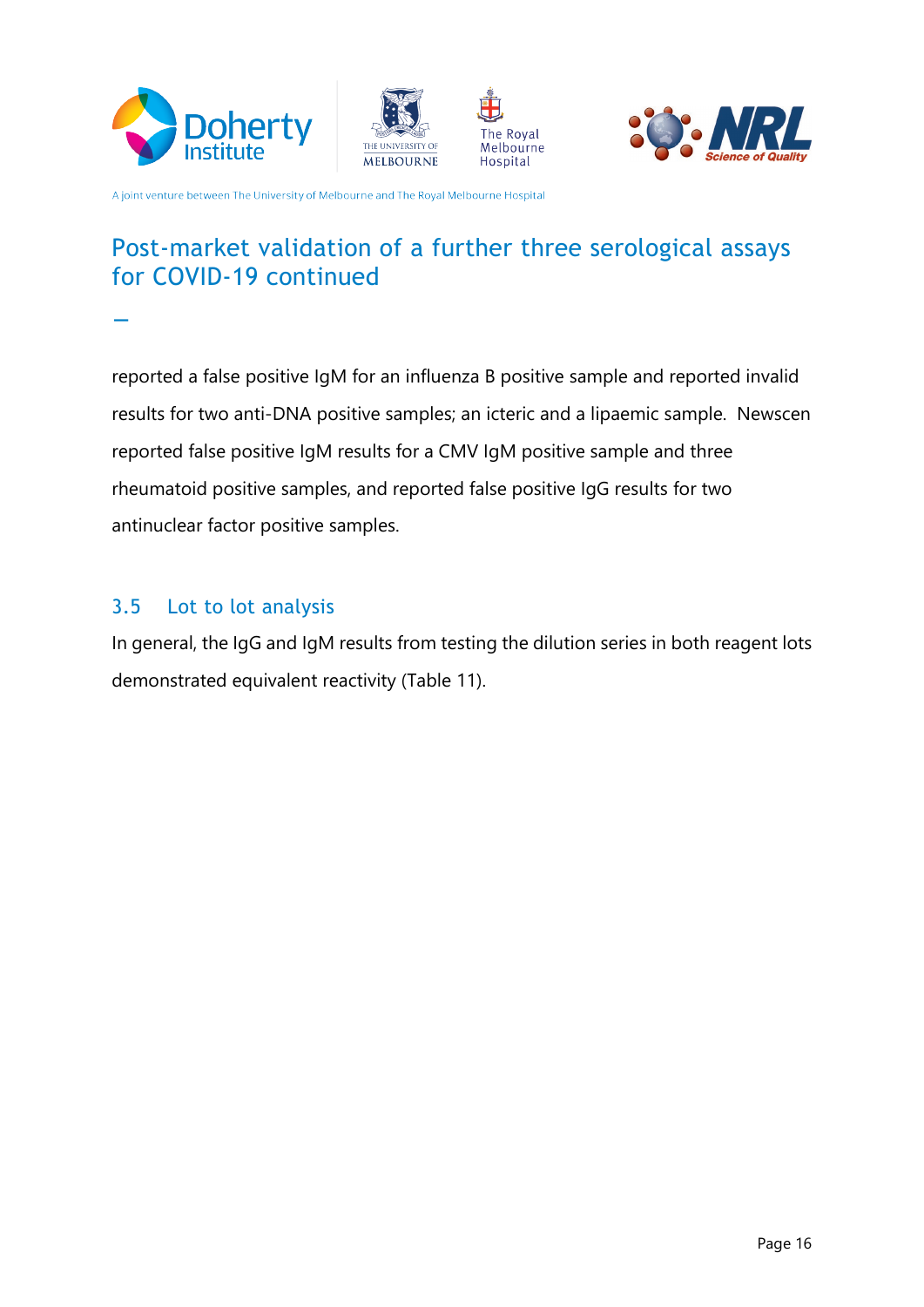







## Post-market validation of a further three serological assays for COVID-19 continued

**\_**

**Table 11**. Results of testing dilution series of two positive specimens to determine lot to lot comparison of the COVID-19 IgG/IgM Rapid Tests. The highest dilution recording a positive test result was determined as the end point.

| <b>Assay [Lot</b>          | <b>Test Results Sample 1</b> |            | <b>Test Results Sample 2</b> |            |
|----------------------------|------------------------------|------------|------------------------------|------------|
| number]                    | <b>IgG</b>                   | <b>IgM</b> | <b>IgG</b>                   | <b>IgM</b> |
| <b>Egens</b><br>20200606   | 1:32                         | 1:32       | $1:16*$                      | 1:4        |
| <b>Egens</b><br>20200402   | 1:32                         | 1:16       | 1:8                          | 1:4        |
| Healgen<br>2004173         | 1:128                        | $1:32^{#}$ | 1:8                          | 1:2        |
| Healgen<br>2004159         | 1:64                         | 1:32       | 1:8                          | 1:4        |
| <b>Newscen</b><br>Y07G2002 | 1:16                         | 1:16       | 1:4                          | Neg        |
| <b>Newscen</b><br>Y07G2003 | 1:16                         | 1:8        | 1:8                          | <b>Neg</b> |

\* IgG and IgM reactivity was detected at 1:128 # IgM reactivity was detected at 1:128

<span id="page-16-0"></span>Neg – No reactivity detected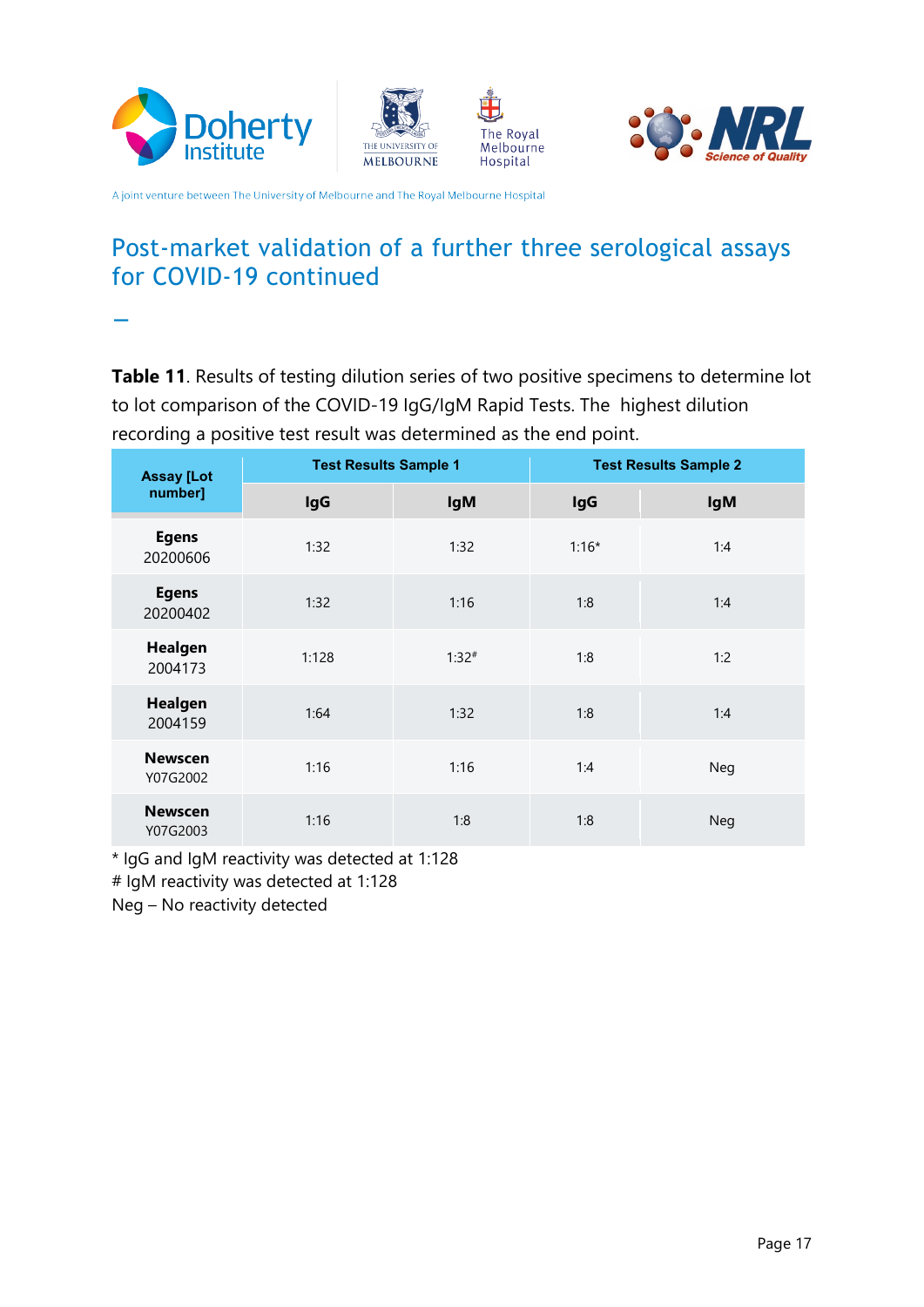







# Post-market validation of a further three serological assays for COVID-19 continued **\_**



Results of post-market evaluation of a further three COVID-19 serology rapid test are presented. This study was performed by NRL, using a different panel of specimens than the previous Doherty reports. As with previous reports, the results of each test kit evaluated were within the stated IFU range for specificity. The sensitivity estimated by this study for IgM reactivity was lower than that reported by two manufacturers. Note that manufacturers make varying sensitivity claims for IgG only, IgM only and combined IgG/IgM and use different criteria to establish the reference result.

For detection of anti-SARS-CoV-2 IgG and/or IgM, the sensitivity of the three test kits ranged from 90.9% for Newscen to 100% for Healgen. Specificity for IgG/IgM ranged from 91.0% for Healgen and Egens; to 96.0% for Newscen.

There was no significant lot-to-lot variation detected for any test kit for IgG or IgM reactivity.

#### <span id="page-17-0"></span>5. Acknowledgements

We thank the NRL scientific and technical staff who compiled the panel of specimens and performed the testing.